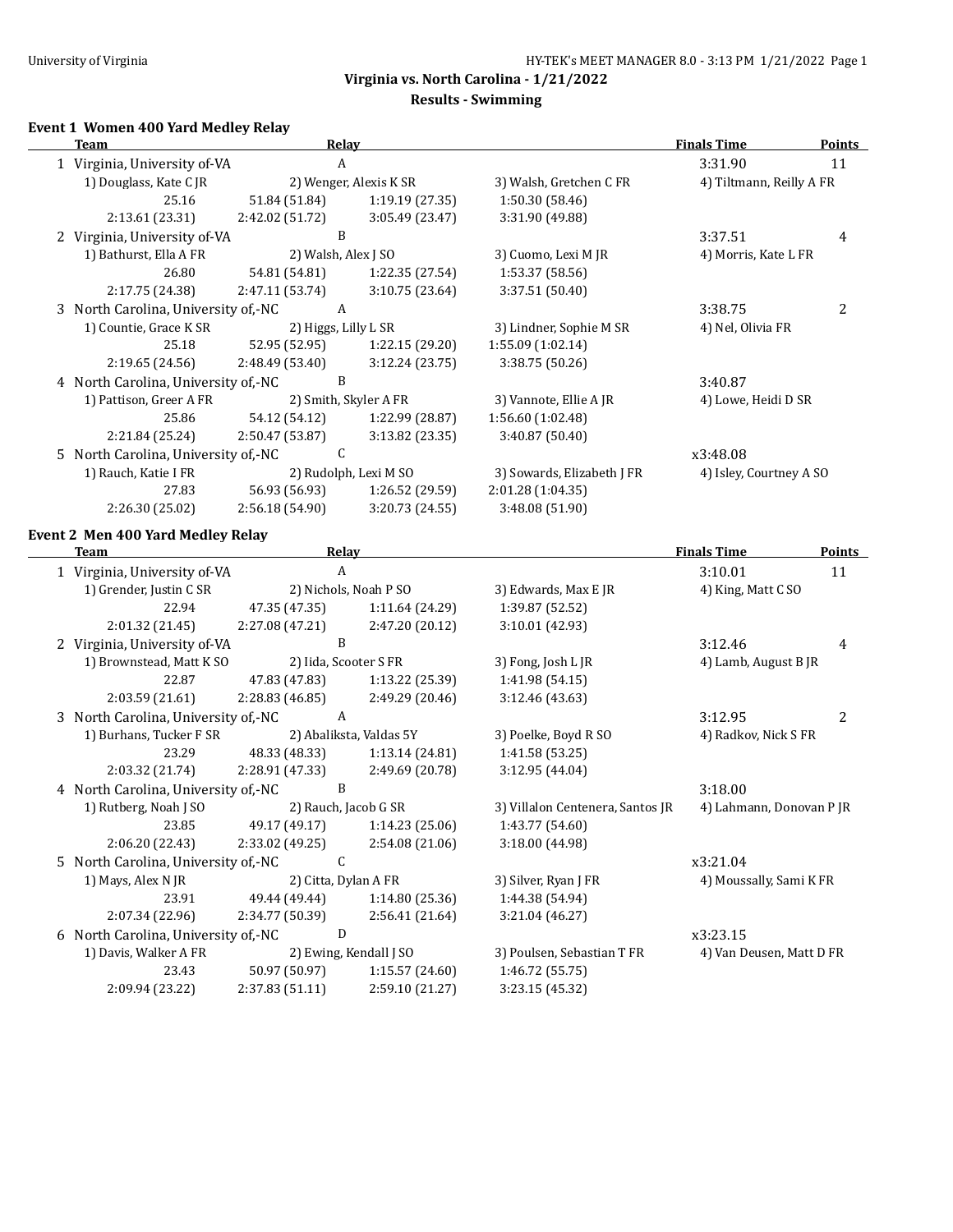$\overline{\phantom{a}}$ 

# **Virginia vs. North Carolina - 1/21/2022**

## **Results - Swimming**

## **Event 3 Women 1000 Yard Freestyle**

| Name                   | Yr School       |                                      |                  | <b>Finals Time</b> | <b>Points</b> |
|------------------------|-----------------|--------------------------------------|------------------|--------------------|---------------|
| 1 Donohoe, Madelyn E   |                 | JR Virginia, University of-VA        |                  | 10:16.65           | 9             |
| 27.05                  | 56.65 (29.60)   | 1:27.36 (30.71)                      | 1:58.57 (31.21)  |                    |               |
| 2:29.79 (31.22)        | 3:01.19 (31.40) | 3:32.65 (31.46)                      | 4:04.24 (31.59)  |                    |               |
| 4:36.02 (31.78)        | 5:07.49 (31.47) | 5:37.87 (30.38)                      | 6:08.69 (30.82)  |                    |               |
| 6:39.53 (30.84)        | 7:10.88 (31.35) | 7:42.10 (31.22)                      | 8:13.14 (31.04)  |                    |               |
| 8:44.58 (31.44)        | 9:16.49 (31.91) | 9:47.25 (30.76)                      | 10:16.65 (29.40) |                    |               |
| 2 Nelson, Ella E       |                 | JR Virginia, University of-VA        |                  | 10:28.79           | 4             |
| 28.22                  | 58.41 (30.19)   | 1:29.10 (30.69)                      | 1:59.85 (30.75)  |                    |               |
| 2:31.39 (31.54)        | 3:03.10 (31.71) | 3:35.03 (31.93)                      | 4:06.77 (31.74)  |                    |               |
| 4:38.55 (31.78)        | 5:10.11 (31.56) | 5:41.66 (31.55)                      | 6:13.22 (31.56)  |                    |               |
| 6:45.08 (31.86)        | 7:16.77 (31.69) | 7:48.36 (31.59)                      | 8:19.97 (31.61)  |                    |               |
| 8:51.58 (31.61)        | 9:23.44(31.86)  | 9:55.15(31.71)                       | 10:28.79 (33.64) |                    |               |
| 3 Duus, Mia S          |                 | FR North Carolina, University of,-NC |                  | 10:38.75           | 3             |
| 28.46                  | 59.52 (31.06)   | 1:31.11(31.59)                       | 2:02.98 (31.87)  |                    |               |
| 2:35.22 (32.24)        | 3:07.22 (32.00) | 3:39.55 (32.33)                      | 4:11.75 (32.20)  |                    |               |
| 4:43.92 (32.17)        | 5:16.32 (32.40) | 5:48.61 (32.29)                      | 6:21.30 (32.69)  |                    |               |
| 6:53.42 (32.12)        | 7:25.77 (32.35) | 7:57.60 (31.83)                      | 8:30.06 (32.46)  |                    |               |
| 9:02.50 (32.44)        | 9:35.06(32.56)  | 10:07.63 (32.57)                     | 10:38.75 (31.12) |                    |               |
| 4 Singletary, Maddie W |                 | FR North Carolina, University of,-NC |                  | 10:42.35           | 2             |
| 29.45                  | 1:00.95(31.50)  | 1:32.64 (31.69)                      | 2:04.65 (32.01)  |                    |               |
| 2:36.94 (32.29)        | 3:09.07 (32.13) | 3:41.23 (32.16)                      | 4:13.32 (32.09)  |                    |               |
| 4:45.69 (32.37)        | 5:18.13 (32.44) | 5:50.66 (32.53)                      | 6:22.87 (32.21)  |                    |               |
| 6:55.07 (32.20)        | 7:27.67 (32.60) | 8:00.30 (32.63)                      | 8:32.87 (32.57)  |                    |               |
| 9:05.66 (32.79)        | 9:38.39 (32.73) | 10:10.72 (32.33)                     | 10:42.35 (31.63) |                    |               |

#### **Event 4 Men 1000 Yard Freestyle**

| Name                | Yr School       |                                      |                 | <b>Finals Time</b> | <b>Points</b> |
|---------------------|-----------------|--------------------------------------|-----------------|--------------------|---------------|
| 1 Hussey, Patrick A |                 | SO North Carolina, University of,-NC |                 | 9:24.03            | 9             |
| 26.04               | 54.14 (28.10)   | 1:22.81 (28.67)                      | 1:52.09 (29.28) |                    |               |
| 2:20.49 (28.40)     | 2:49.41 (28.92) | 3:17.80 (28.39)                      | 3:46.19 (28.39) |                    |               |
| 4:14.74 (28.55)     | 4:43.23 (28.49) | 5:11.87 (28.64)                      | 5:40.26 (28.39) |                    |               |
| 6:08.65(28.39)      | 6:37.11(28.46)  | 7:05.66 (28.55)                      | 7:33.85 (28.19) |                    |               |
| 8:02.14 (28.29)     | 8:30.28 (28.14) | 8:58.04 (27.76)                      | 9:24.03 (25.99) |                    |               |
| 2 Thompson, Peter A |                 | FR Virginia, University of-VA        |                 | 9:24.27            | 4             |
| 25.98               | 54.35 (28.37)   | 1:23.03 (28.68)                      | 1:51.78 (28.75) |                    |               |
| 2:20.33 (28.55)     | 2:48.90 (28.57) | 3:17.32 (28.42)                      | 3:45.94 (28.62) |                    |               |
| 4:14.44 (28.50)     | 4:43.09 (28.65) | 5:11.58 (28.49)                      | 5:39.97 (28.39) |                    |               |
| 6:08.55(28.58)      | 6:36.99 (28.44) | 7:05.43 (28.44)                      | 7:33.69 (28.26) |                    |               |
| 8:02.15 (28.46)     | 8:30.41 (28.26) | 8:58.09 (27.68)                      | 9:24.27 (26.18) |                    |               |
| 3 Crisci, Aidan R   |                 | FR North Carolina, University of,-NC |                 | 9:29.75            | 3             |
| 25.96               | 54.14 (28.18)   | 1:22.89 (28.75)                      | 1:51.65 (28.76) |                    |               |
| 2:20.38 (28.73)     | 2:48.88 (28.50) | 3:17.55(28.67)                       | 3:45.91 (28.36) |                    |               |
| 4:14.58 (28.67)     | 4:43.15 (28.57) | 5:11.73 (28.58)                      | 5:40.27 (28.54) |                    |               |
| 6:08.79 (28.52)     | 6:37.57 (28.78) | 7:06.21 (28.64)                      | 7:34.32 (28.11) |                    |               |
| 8:03.29 (28.97)     | 8:32.11 (28.82) | 9:01.27 (29.16)                      | 9:29.75 (28.48) |                    |               |
| 4 Hering, Tanner A  |                 | SO Virginia, University of-VA        |                 | 9:31.34            | 2             |
| 25.72               | 53.82 (28.10)   | 1:22.59 (28.77)                      | 1:51.55 (28.96) |                    |               |
| 2:20.38 (28.83)     | 2:49.36 (28.98) | 3:18.10(28.74)                       | 3:47.16 (29.06) |                    |               |
| 4:16.31 (29.15)     | 4:45.46 (29.15) | 5:14.46 (29.00)                      | 5:43.50 (29.04) |                    |               |
| 6:12.45 (28.95)     | 6:41.36 (28.91) | 7:09.90 (28.54)                      | 7:38.64 (28.74) |                    |               |
| 8:07.34 (28.70)     | 8:35.84 (28.50) | 9:04.21 (28.37)                      | 9:31.34 (27.13) |                    |               |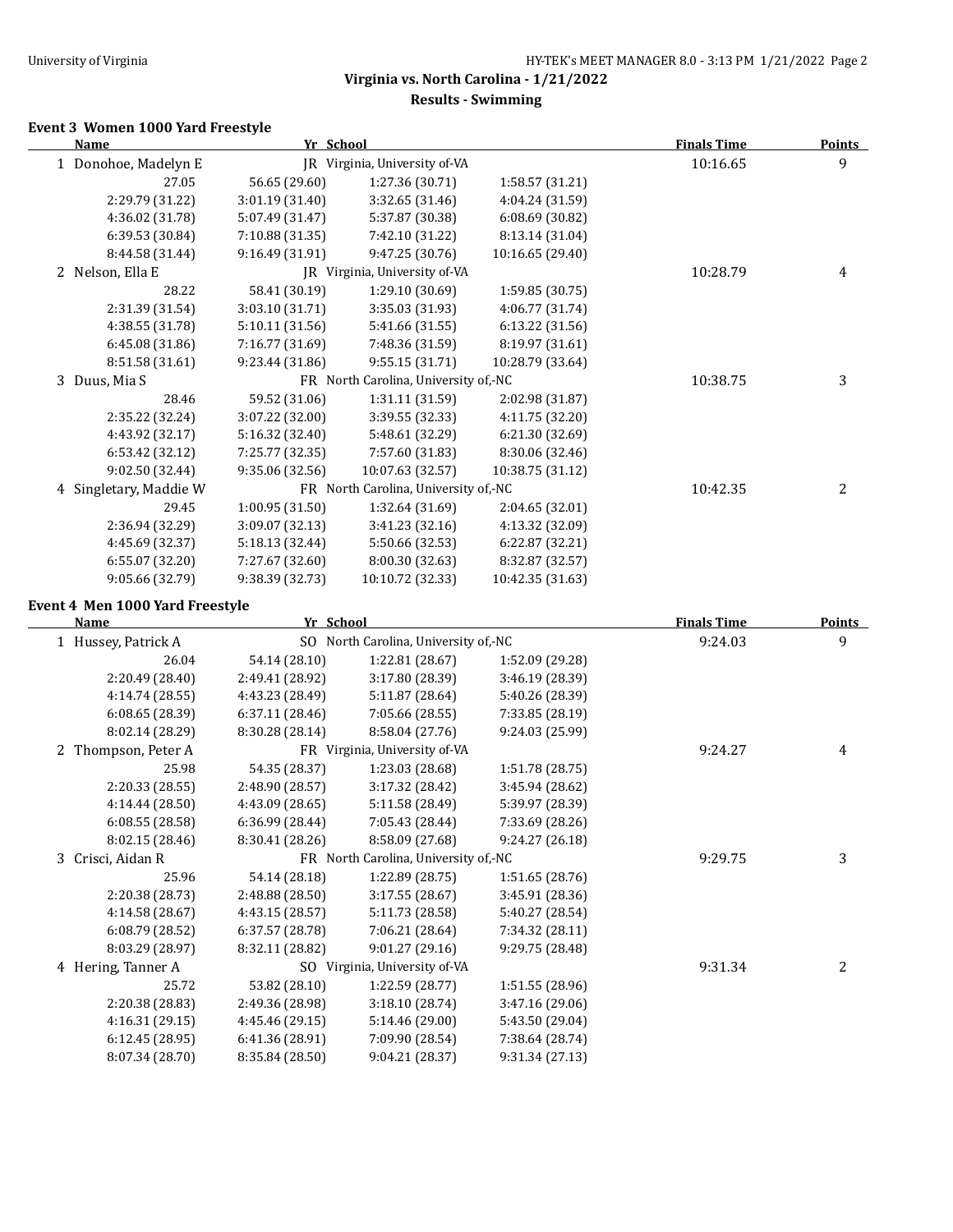#### **Results - Swimming**

# **(Event 4 Men 1000 Yard Freestyle)**

| <b>Name</b>        | Yr School                            |                 |                 | <b>Finals Time</b> | <b>Points</b> |
|--------------------|--------------------------------------|-----------------|-----------------|--------------------|---------------|
| 5 Chance, Daniel B | SO North Carolina, University of, NC |                 |                 | 9:49.18            |               |
| 26.76              | 55.55 (28.79)                        | 1:24.91 (29.36) | 1:54.29 (29.38) |                    |               |
| 2:24.25(29.96)     | 2:53.95(29.70)                       | 3:23.49(29.54)  | 3:52.86 (29.37) |                    |               |
| 4:22.50 (29.64)    | 4:52.02 (29.52)                      | 5:21.39 (29.37) | 5:51.38 (29.99) |                    |               |
| 6:21.55(30.17)     | 6:51.72(30.17)                       | 7:21.79 (30.07) | 7:52.07 (30.28) |                    |               |
| 8:21.68(29.61)     | 8:51.37 (29.69)                      | 9:20.98(29.61)  | 9:49.18(28.20)  |                    |               |
|                    |                                      |                 |                 |                    |               |

#### **Event 5 Women 200 Yard Freestyle**

|   | Name                 | Yr School                            |                                      |                 | <b>Finals Time</b> | <b>Points</b> |
|---|----------------------|--------------------------------------|--------------------------------------|-----------------|--------------------|---------------|
|   | 1 Walsh, Alex J      |                                      | SO Virginia, University of-VA        |                 | 1:46.64            | 9             |
|   | 24.65                | 51.51 (26.86)                        | 1:19.03(27.52)                       | 1:46.64(27.61)  |                    |               |
|   | 2 Tiltmann, Reilly A |                                      | FR Virginia, University of-VA        |                 | 1:48.43            | 4             |
|   | 25.95                | 53.80 (27.85)                        | 1:21.14(27.34)                       | 1:48.43 (27.29) |                    |               |
|   | 3 Weyant, Emma J     |                                      | FR Virginia, University of-VA        |                 | 1:49.13            | 3             |
|   | 25.68                | 53.11 (27.43)                        | 1:21.30 (28.19)                      | 1:49.13 (27.83) |                    |               |
|   | 4 Smith, Addison E   |                                      | IR North Carolina, University of,-NC |                 | 1:50.55            | 2             |
|   | 25.52                | 53.30 (27.78)                        | 1:22.01 (28.71)                      | 1:50.55(28.54)  |                    |               |
|   | 5 Dragelin, Amy G    |                                      | IR North Carolina, University of,-NC |                 | 1:50.92            |               |
|   | 25.58                | 53.16 (27.58)                        | 1:21.62 (28.46)                      | 1:50.92 (29.30) |                    |               |
|   | 6 Lindner, Sophie M  | SR North Carolina, University of,-NC |                                      | 1:50.94         |                    |               |
|   | 25.97                | 53.55 (27.58)                        | 1:21.85(28.30)                       | 1:50.94 (29.09) |                    |               |
|   | 7 Nel, Georgia       |                                      | FR North Carolina, University of,-NC |                 | x1:53.26           |               |
|   | 26.06                | 54.92 (28.86)                        | 1:23.90 (28.98)                      | 1:53.26 (29.36) |                    |               |
| 8 | Menkhaus, Julia E    |                                      | SR Virginia, University of-VA        |                 | x1:53.47           |               |
|   | 26.24                | 54.41 (28.17)                        | 1:23.64 (29.23)                      | 1:53.47 (29.83) |                    |               |

#### **Event 6 Men 200 Yard Freestyle**

 $\overline{\phantom{a}}$ 

|       | Name                       | Yr School     |                                      |                 | <b>Finals Time</b> | Points |
|-------|----------------------------|---------------|--------------------------------------|-----------------|--------------------|--------|
|       | 1 Wright, Jack C           |               | JR Virginia, University of-VA        |                 | 1:36.86            | 9      |
|       | 22.59                      | 47.16 (24.57) | 1:11.94(24.78)                       | 1:36.86 (24.92) |                    |        |
|       | *2 Boyle, Connor I         |               | FR Virginia, University of-VA        |                 | 1:38.05            | 3.50   |
|       | 22.18                      | 46.60 (24.42) | 1:12.05(25.45)                       | 1:38.05(26.00)  |                    |        |
|       | *2 Sungalia, Tomas         |               | SR North Carolina, University of,-NC |                 | 1:38.05            | 3.50   |
|       | 22.83                      | 47.44 (24.61) | 1:12.81(25.37)                       | 1:38.05(25.24)  |                    |        |
|       | *4 Karolczak, Jan Michal M |               | SO Virginia, University of-VA        |                 | 1:39.18            | 1.50   |
|       | 22.98                      | 48.09 (25.11) | 1:13.20(25.11)                       | 1:39.18 (25.98) |                    |        |
| $^*4$ | Radkov, Nick S             |               | FR North Carolina, University of,-NC |                 | 1:39.18            | 1.50   |
|       | 22.97                      | 47.74 (24.77) | 1:13.24(25.50)                       | 1:39.18(25.94)  |                    |        |
|       | 6 Aikins, Jack H           |               | FR Virginia, University of-VA        |                 | x1:40.74           |        |
|       | 22.50                      | 47.79 (25.29) | 1:13.67(25.88)                       | 1:40.74(27.07)  |                    |        |
|       | 7 Milovanovic, Mateja      |               | North Carolina, University of,-NC    |                 | 1:43.04            |        |
|       | 23.63                      | 49.21 (25.58) | 1:15.77(26.56)                       | 1:43.04(27.27)  |                    |        |
| 8     | Moussally, Sami K          |               | FR North Carolina, University of,-NC |                 | x1:45.23           |        |
|       | 24.02                      | 49.13 (25.11) | 1:16.11(26.98)                       | 1:45.23 (29.12) |                    |        |

## **Event 7 Women 100 Yard Backstroke**

| Name                | Yr School                            | <b>Finals Time</b> | <b>Points</b> |
|---------------------|--------------------------------------|--------------------|---------------|
| 1 Countie, Grace K  | SR North Carolina, University of, NC | 52.35              | a             |
| 25.38               | 52.35 (26.97)                        |                    |               |
| 2 Pattison, Greer A | FR North Carolina, University of,-NC | 54.53              | 4             |
| 26.61               | 54.53 (27.92)                        |                    |               |
| 3 Kapeller, Abby M  | FR Virginia, University of VA        | 55.85              |               |
| 26.93               | 55.85 (28.92)                        |                    |               |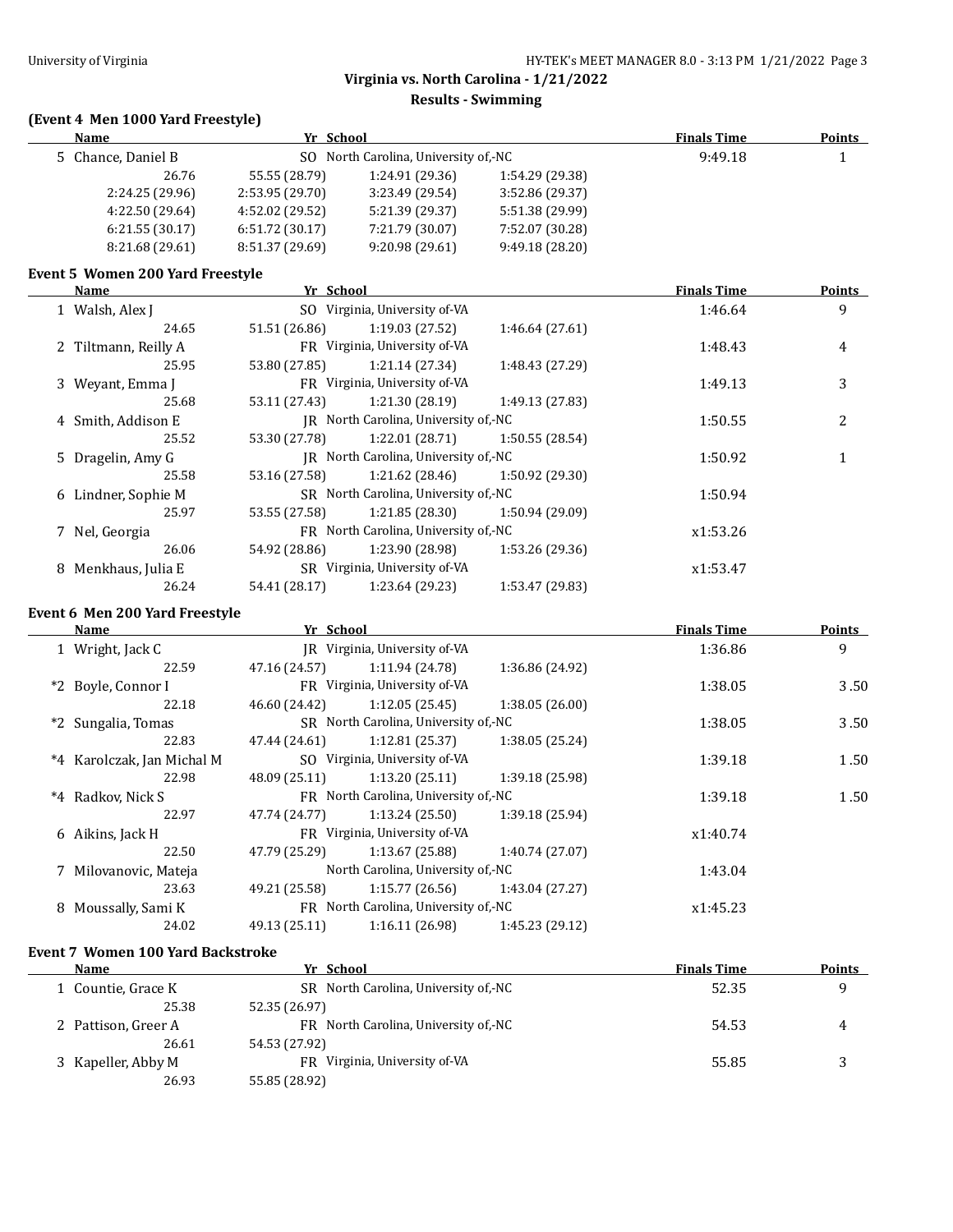#### **Results - Swimming**

## **(Event 7 Women 100 Yard Backstroke)**

| <b>Name</b>            | Yr School                               | <b>Finals Time</b> | <b>Points</b> |
|------------------------|-----------------------------------------|--------------------|---------------|
| 4 Sowards, Elizabeth J | FR North Carolina, University of,-NC    | 55.86              | 2             |
| 27.04                  | 55.86 (28.82)                           |                    |               |
| 5 Rauch, Katie I       | North Carolina, University of,-NC<br>FR | x56.90             |               |
| 27.99                  | 56.90 (28.91)                           |                    |               |
| 6 Schaedler, Quinn K   | Virginia, University of-VA<br>SO.       | 57.55              |               |
| 27.64                  | 57.55 (29.91)                           |                    |               |
| Vanyo, Athena A        | Virginia, University of-VA<br>FR        | 57.65              |               |
| 27.65                  | 57.65 (30.00)                           |                    |               |
|                        |                                         |                    |               |

#### **Event 8 Men 100 Yard Backstroke**

| Name                                      | Yr School                               | <b>Finals Time</b> | <b>Points</b> |
|-------------------------------------------|-----------------------------------------|--------------------|---------------|
| 1 Grender, Justin C                       | SR Virginia, University of-VA           | 47.83              | 9             |
| 23.51                                     | 47.83 (24.32)                           |                    |               |
| 2 Cole, Will R                            | SO Virginia, University of-VA           | 48.29              | 4             |
| 23.45                                     | 48.29 (24.84)                           |                    |               |
| 3 Burhans, Tucker F                       | SR North Carolina, University of,-NC    | 49.02              | 3             |
| 23.97                                     | 49.02 (25.05)                           |                    |               |
| 4 Edwards, Max E                          | IR Virginia, University of-VA           | 49.03              | 2             |
| 23.99                                     | 49.03 (25.04)                           |                    |               |
| 5 Davis, Walker A                         | FR North Carolina, University of,-NC    | 49.35              | 1             |
| 23.82                                     | 49.35 (25.53)                           |                    |               |
| 6 Rutberg, Noah J                         | SO North Carolina, University of,-NC    | 49.37              |               |
| 24.14                                     | 49.37 (25.23)                           |                    |               |
| 7 Mays, Alex N                            | North Carolina, University of,-NC<br>IR | x49.58             |               |
| 24.11                                     | 49.58 (25.47)                           |                    |               |
| Van Deusen, Matt D<br>$\qquad \qquad - -$ | FR North Carolina, University of,-NC    | X50.15             |               |
| 24.24                                     | 50.15 (25.91)                           |                    |               |
| Barnett, Wes A<br>$---$                   | SO North Carolina, University of, NC    | X51.67             |               |
| 24.85                                     | 51.67 (26.82)                           |                    |               |

#### **Event 9 Women 100 Yard Breaststroke**

| <b>Name</b>        | Yr School                            | <b>Finals Time</b> | <b>Points</b> |
|--------------------|--------------------------------------|--------------------|---------------|
| 1 Douglass, Kate C | IR Virginia, University of-VA        | 59.48              | 9             |
| 28.38              | 59.48 (31.10)                        |                    |               |
| 2 Wenger, Alexis K | SR Virginia, University of-VA        | 59.73              | 4             |
| 28.13              | 59.73 (31.60)                        |                    |               |
| 3 Keating, Anna E  | SO Virginia, University of-VA        | 1:01.64            | 3             |
| 29.10              | 1:01.64 (32.54)                      |                    |               |
| 4 Higgs, Lilly L   | SR North Carolina, University of,-NC | 1:02.76            | 2             |
| 29.62              | 1:02.76 (33.14)                      |                    |               |
| 5 Smith, Skyler A  | FR North Carolina, University of,-NC | 1:03.82            | 1             |
| 29.73              | 1:03.82 (34.09)                      |                    |               |
| 6 Ward, Kat P      | SO North Carolina, University of,-NC | 1:04.76            |               |
| 30.59              | 1:04.76 (34.17)                      |                    |               |
| 7 Rudolph, Lexi M  | SO North Carolina, University of,-NC | x1:05.78           |               |
| 30.94              | 1:05.78 (34.84)                      |                    |               |

#### **Event 10 Men 100 Yard Breaststroke**

| <b>Name</b>       | Yr School                     | <b>Finals Time</b> | <b>Points</b> |
|-------------------|-------------------------------|--------------------|---------------|
| Nichols, Noah P   | SO Virginia, University of VA | 53.22              |               |
| 25.16             | 53.22 (28.06)                 |                    |               |
| 2 Iida, Scooter S | FR Virginia, University of-VA | 54.88              | 4             |
| 25.95             | 54.88 (28.93)                 |                    |               |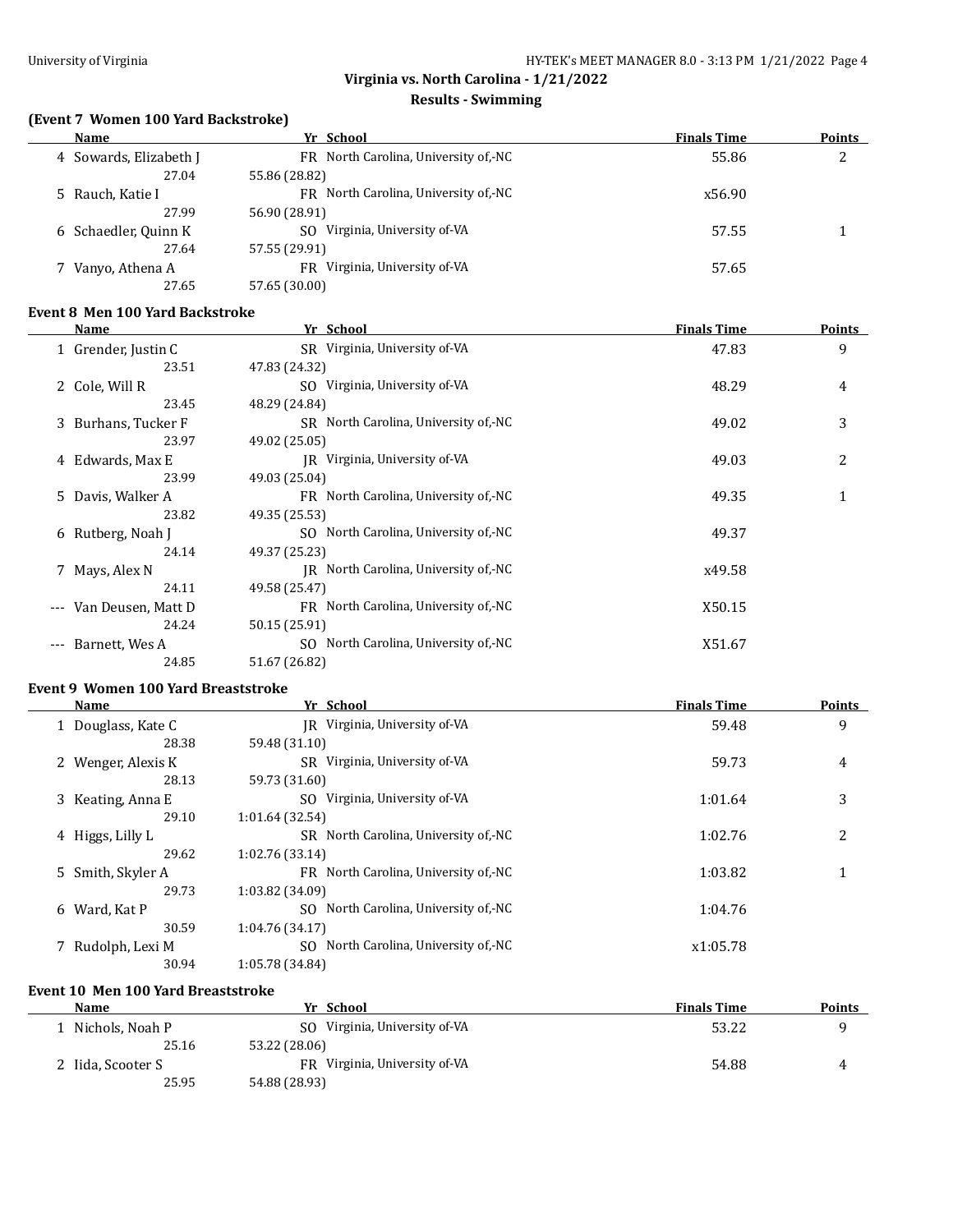#### **Results - Swimming**

# **(Event 10 Men 100 Yard Breaststroke)**

| Name                | Yr School                            | <b>Finals Time</b> | <b>Points</b> |
|---------------------|--------------------------------------|--------------------|---------------|
| 3 Abaliksta, Valdas | 5Y North Carolina, University of,-NC | 54.93              | 3             |
| 26.14               | 54.93 (28.79)                        |                    |               |
| 4 Citta, Dylan A    | FR North Carolina, University of, NC | 55.43              |               |
| 26.38               | 55.43 (29.05)                        |                    |               |
| 5 Rauch, Jacob G    | SR North Carolina, University of, NC | 56.39              |               |
| 26.21               | 56.39 (30.18)                        |                    |               |
| 6 Ewing, Kendall J  | SO North Carolina, University of, NC | x58.73             |               |
| 27.57               | 58.73 (31.16)                        |                    |               |

#### **Event 11 Women 200 Yard Butterfly**

| Name                 | Yr School                            |                                      |                 | <b>Finals Time</b> | <b>Points</b>  |
|----------------------|--------------------------------------|--------------------------------------|-----------------|--------------------|----------------|
| 1 Harter, Abby E     |                                      | SO Virginia, University of-VA        |                 | 1:58.11            | 9              |
| 26.23                | 55.79 (29.56)                        | 1:26.09(30.30)                       | 1:58.11 (32.02) |                    |                |
| 2 Kulp, Caroline G   |                                      | IR Virginia, University of-VA        |                 | 2:00.18            | 4              |
| 27.83                | 57.54 (29.71)                        | 1:28.86 (31.32)                      | 2:00.18 (31.32) |                    |                |
| 3 Vannote, Ellie A   | IR North Carolina, University of,-NC |                                      |                 | 2:00.71            | 3              |
| 27.51                | 58.28 (30.77)                        | 1:28.92 (30.64)                      | 2:00.71 (31.79) |                    |                |
| 4 Collins, Ella F    | JR Virginia, University of-VA        |                                      |                 | 2:02.05            | $\overline{c}$ |
| 27.91                | 58.51 (30.60)                        | 1:29.68(31.17)                       | 2:02.05 (32.37) |                    |                |
| 5 Cooper, Caroline M |                                      | IR North Carolina, University of,-NC |                 | 2:02.67            |                |
| 27.68                | 58.57 (30.89)                        | 1:30.57(32.00)                       | 2:02.67(32.10)  |                    |                |
| 6 Nava, Jessica L    |                                      | SR Virginia, University of-VA        |                 | x2:03.90           |                |
| 27.10                | 57.52 (30.42)                        | 1:29.60 (32.08)                      | 2:03.90 (34.30) |                    |                |
| 7 Yoder, Kylie C     |                                      | FR North Carolina, University of,-NC |                 | 2:07.64            |                |
| 27.98                | 59.32 (31.34)                        | 1:32.21 (32.89)                      | 2:07.64 (35.43) |                    |                |

#### **Event 12 Men 200 Yard Butterfly**

| <b>Name</b>                  | Yr School                            |                                        |                 | <b>Finals Time</b> | <b>Points</b> |
|------------------------------|--------------------------------------|----------------------------------------|-----------------|--------------------|---------------|
| 1 Fong, Josh L               | IR Virginia, University of-VA        |                                        |                 | 1:46.90            | 9             |
| 24.68                        | 52.22 (27.54)                        | 1:19.79 (27.57)                        | 1:46.90 (27.11) |                    |               |
| 2 Poelke, Boyd R             |                                      | SO North Carolina, University of,-NC   |                 | 1:48.62            | 4             |
| 24.22                        | 51.47 (27.25)                        | 1:19.39 (27.92)                        | 1:48.62 (29.23) |                    |               |
| 3 Sicignano, Tyler J         | FR Virginia, University of-VA        |                                        | 1:51.85         | 3                  |               |
| 25.15                        | 53.28 (28.13)                        | 1:21.83(28.55)                         | 1:51.85 (30.02) |                    |               |
| 4 Moore, Jack P              |                                      | SO Virginia, University of-VA          |                 | 1:52.22            | 2             |
| 25.05                        | 53.15 (28.10)                        | 1:22.24 (29.09)                        | 1:52.22 (29.98) |                    |               |
| 5 Silver, Ryan J             |                                      | FR North Carolina, University of .- NC |                 | 1:55.44            |               |
| 25.66                        | 54.52 (28.86)                        | 1:24.79 (30.27)                        | 1:55.44 (30.65) |                    |               |
| 6 Villalon Centenera, Santos | IR North Carolina, University of,-NC |                                        |                 | 1:56.32            |               |
| 25.98                        | 55.54 (29.56)                        | 1:25.63 (30.09)                        | 1:56.32 (30.69) |                    |               |
|                              |                                      |                                        |                 |                    |               |

#### **Event 13 Women 50 Yard Freestyle**

| <b>Name</b>            | Yr School                            | <b>Finals Time</b> | Points |
|------------------------|--------------------------------------|--------------------|--------|
| 1 Walsh, Gretchen C    | FR Virginia, University of-VA        | 22.03              | 9      |
| 2 Nel, Olivia          | FR North Carolina, University of,-NC | 23.01              | 4      |
| 3 Cuomo, Lexi M        | IR Virginia, University of-VA        | 23.20              |        |
| 4 Lowe, Heidi D        | SR North Carolina, University of,-NC | 23.34              |        |
| 5 Morris, Kate L       | FR Virginia, University of-VA        | 23.65              |        |
| 6 Isley, Courtney A    | SO North Carolina, University of,-NC | 23.77              |        |
| 7 Gschwind, Olivia C   | FR North Carolina, University of,-NC | x23.94             |        |
| --- Romney, Brieanna J | SO North Carolina, University of,-NC | X23.98             |        |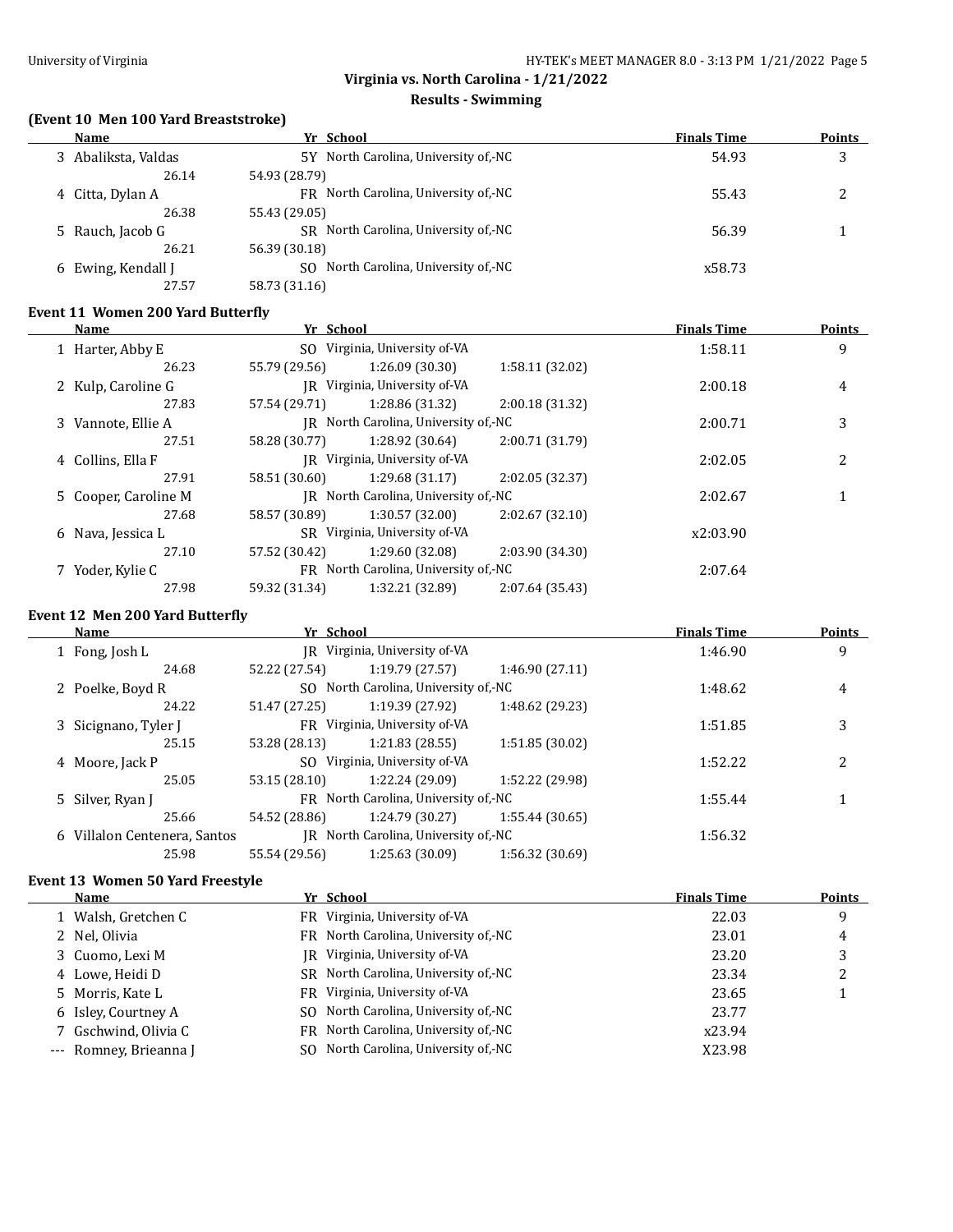$\equiv$ 

# **Virginia vs. North Carolina - 1/21/2022**

#### **Results - Swimming**

## **Event 14 Men 50 Yard Freestyle**

|                     | Name                    |     | Yr School                            | <b>Finals Time</b> | Points |
|---------------------|-------------------------|-----|--------------------------------------|--------------------|--------|
|                     | 1 Brownstead, Matt K    | SO. | Virginia, University of-VA           | 19.75              | 9      |
|                     | 2 King, Matt C          | SO. | Virginia, University of-VA           | 19.97              | 4      |
|                     | 3 Lamb, August B        |     | IR Virginia, University of-VA        | 20.30              | 3      |
|                     | *4 Sungalia, Tomas      |     | SR North Carolina, University of,-NC | 20.60              | 2      |
|                     | *4 Laurencelle, Addie E |     | SO Virginia, University of-VA        | x20.60             |        |
|                     | 6 Lahmann, Donovan P    |     | IR North Carolina, University of,-NC | 20.85              |        |
|                     | 7 Davis, Walker A       |     | FR North Carolina, University of,-NC | 21.32              |        |
|                     | 8 Poulsen, Sebastian T  |     | FR North Carolina, University of,-NC | x22.02             |        |
| $\qquad \qquad - -$ | Klinksiek, Konnar P     |     | IR Virginia, University of-VA        | X20.91             |        |
|                     | --- Schutte, Henry C    |     | JR Virginia, University of-VA        | X21.01             |        |

## **Event 17 Women 100 Yard Freestyle**

|       | Name                  | Yr School                            | <b>Finals Time</b> | <b>Points</b> |
|-------|-----------------------|--------------------------------------|--------------------|---------------|
|       | 1 Walsh, Alex J       | SO Virginia, University of-VA        | 48.59              | 9             |
|       | 23.30                 | 48.59 (25.29)                        |                    |               |
|       | 2 Countie, Grace K    | SR North Carolina, University of,-NC | 49.01              | 4             |
|       | 23.33                 | 49.01 (25.68)                        |                    |               |
|       | 3 Tiltmann, Reilly A  | FR Virginia, University of VA        | 50.30              | 3             |
|       | 24.26                 | 50.30 (26.04)                        |                    |               |
|       | 4 Nel, Olivia         | FR North Carolina, University of,-NC | 50.35              | 2             |
|       | 24.22                 | 50.35 (26.13)                        |                    |               |
|       | 5 Dragelin, Amy G     | JR North Carolina, University of,-NC | 51.13              | 1             |
|       | 24.59                 | 51.13 (26.54)                        |                    |               |
|       | 6 Morris, Kate L      | FR Virginia, University of-VA        | 51.28              |               |
|       | 24.78                 | 51.28 (26.50)                        |                    |               |
|       | 7 Lowe, Heidi D       | SR North Carolina, University of,-NC | x51.93             |               |
|       | 24.69                 | 51.93 (27.24)                        |                    |               |
|       | 8 Schaedler, Quinn K  | SO Virginia, University of-VA        | x52.12             |               |
|       | 25.12                 | 52.12 (27.00)                        |                    |               |
|       | --- Isley, Courtney A | SO North Carolina, University of,-NC | X51.62             |               |
|       | 24.62                 | 51.62 (27.00)                        |                    |               |
|       | Nel, Georgia          | FR North Carolina, University of,-NC | X51.87             |               |
|       | 25.01                 | 51.87 (26.86)                        |                    |               |
|       | Romney, Brieanna J    | SO North Carolina, University of,-NC | X52.07             |               |
|       | 25.06                 | 52.07 (27.01)                        |                    |               |
| $---$ | Kapeller, Abby M      | FR Virginia, University of-VA        | X52.41             |               |
|       | 25.05                 | 52.41 (27.36)                        |                    |               |
| $---$ | Gschwind, Olivia C    | FR North Carolina, University of,-NC | X52.69             |               |
|       | 25.31                 | 52.69 (27.38)                        |                    |               |

#### **Event 18 Men 100 Yard Freestyle**

| Name                 | Yr School                            | <b>Finals Time</b> | <b>Points</b> |
|----------------------|--------------------------------------|--------------------|---------------|
| 1 King, Matt C       | SO Virginia, University of-VA        | 43.95              | 9             |
| 21.11                | 43.95 (22.84)                        |                    |               |
| 2 Boyle, Connor I    | FR Virginia, University of-VA        | 44.69              | 4             |
| 21.33                | 44.69 (23.36)                        |                    |               |
| 3 Brownstead, Matt K | SO Virginia, University of-VA        | 44.90              | 3             |
| 21.89                | 44.90 (23.01)                        |                    |               |
| 4 Radkov, Nick S     | FR North Carolina, University of,-NC | 45.09              | 2             |
| 21.96                | 45.09 (23.13)                        |                    |               |
| 5 Sungalia, Tomas    | SR North Carolina, University of, NC | 45.25              |               |
| 21.83                | 45.25 (23.42)                        |                    |               |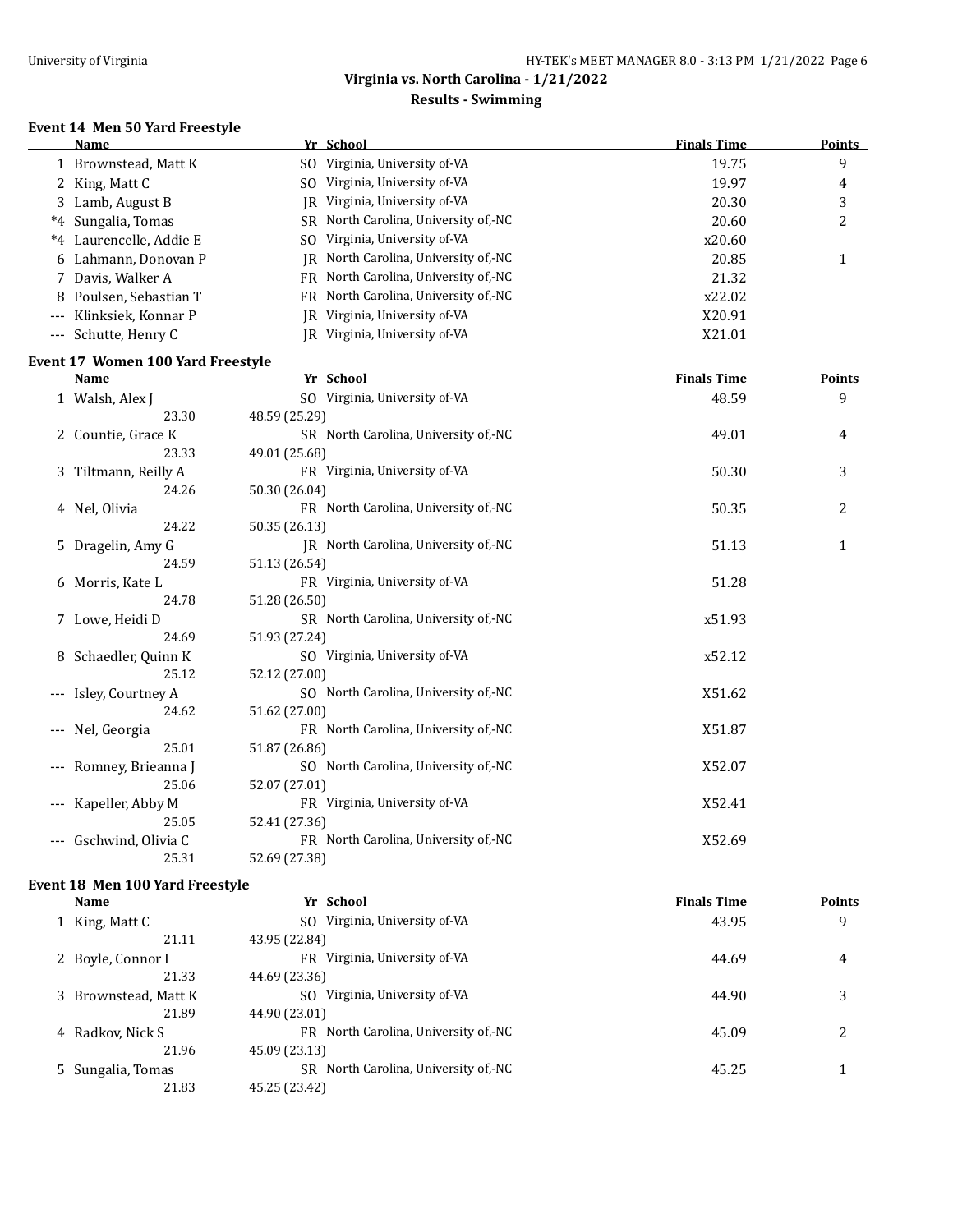$\overline{a}$ 

 $\frac{1}{2}$ 

L.

## **Virginia vs. North Carolina - 1/21/2022**

#### **Results - Swimming**

# **(Event 18 Men 100 Yard Freestyle)**

|                     | Name                     | Yr School                            | <b>Finals Time</b> | <b>Points</b> |
|---------------------|--------------------------|--------------------------------------|--------------------|---------------|
|                     | 6 Lamb, August B         | Virginia, University of VA<br>IR     | x45.37             |               |
|                     | 21.94                    | 45.37 (23.43)                        |                    |               |
|                     | 7 Lahmann, Donovan P     | IR North Carolina, University of,-NC | 45.77              |               |
|                     | 21.94                    | 45.77 (23.83)                        |                    |               |
|                     | --- Laurencelle, Addie E | Virginia, University of-VA<br>SO.    | X45.52             |               |
|                     | 21.81                    | 45.52 (23.71)                        |                    |               |
| $\qquad \qquad - -$ | Karolczak, Jan Michal M  | Virginia, University of-VA<br>SO.    | X46.16             |               |
|                     | 22.23                    | 46.16 (23.93)                        |                    |               |
| $\cdots$            | Schutte, Henry C         | Virginia, University of-VA<br>IR     | X46.18             |               |
|                     | 22.18                    | 46.18 (24.00)                        |                    |               |

#### **Event 19 Women 200 Yard Backstroke**

|   | Name                | Yr School       |                                      |                 | <b>Finals Time</b> | <b>Points</b> |
|---|---------------------|-----------------|--------------------------------------|-----------------|--------------------|---------------|
|   | 1 Lindner, Sophie M |                 | SR North Carolina, University of,-NC |                 | 1:56.11            | 9             |
|   | 27.44               | 56.22 (28.78)   | 1:26.01 (29.79)                      | 1:56.11(30.10)  |                    |               |
|   | 2 Bathurst, Ella A  |                 | FR Virginia, University of-VA        |                 | 1:58.61            | 4             |
|   | 28.04               | 57.70 (29.66)   | 1:28.08 (30.38)                      | 1:58.61(30.53)  |                    |               |
|   | 3 Cronin, Katie E   |                 | IR Virginia, University of-VA        |                 | 1:59.13            | 3             |
|   | 28.10               | 57.79 (29.69)   | 1:28.22(30.43)                       | 1:59.13(30.91)  |                    |               |
| 4 | Pattison, Greer A   |                 | FR North Carolina, University of,-NC |                 | 2:01.19            | 2             |
|   | 28.52               | 58.58 (30.06)   | 1:29.95(31.37)                       | 2:01.19(31.24)  |                    |               |
|   | 5 Yoder, Kylie C    |                 | FR North Carolina, University of,-NC |                 | 2:08.27            |               |
|   | 29.62               | 1:01.56 (31.94) | 1:34.90 (33.34)                      | 2:08.27 (33.37) |                    |               |

#### **Event 20 Men 200 Yard Backstroke**

| Name                 | Yr School     |                                      |                 | <b>Finals Time</b> | <b>Points</b> |
|----------------------|---------------|--------------------------------------|-----------------|--------------------|---------------|
| 1 Grender, Justin C  |               | SR Virginia, University of-VA        |                 | 1:44.48            | 9             |
| 24.69                | 51.12 (26.43) | 1:17.71(26.59)                       | 1:44.48 (26.77) |                    |               |
| 2 Cole, Will R       |               | SO Virginia, University of-VA        |                 | 1:45.74            | 4             |
| 24.87                | 51.69 (26.82) | 1:18.78(27.09)                       | 1:45.74 (26.96) |                    |               |
| 3 Aikins, Jack H     |               | FR Virginia, University of-VA        |                 | 1:46.84            | 3             |
| 24.99                | 51.84 (26.85) | 1:19.45 (27.61)                      | 1:46.84 (27.39) |                    |               |
| *4 Rutberg, Noah J   |               | SO North Carolina, University of,-NC |                 | 1:48.88            | 1.50          |
| 24.91                | 52.39 (27.48) | 1:20.71 (28.32)                      | 1:48.88 (28.17) |                    |               |
| *4 Mays, Alex N      |               | IR North Carolina, University of,-NC |                 | 1:48.88            | 1.50          |
| 25.75                | 53.70 (27.95) | 1:21.47 (27.77)                      | 1:48.88 (27.41) |                    |               |
| 6 Van Deusen, Matt D |               | FR North Carolina, University of,-NC |                 | 1:49.54            |               |
| 25.88                | 53.56 (27.68) | 1:21.73(28.17)                       | 1:49.54 (27.81) |                    |               |
| 7 Barnett, Wes A     |               | SO North Carolina, University of,-NC |                 | x1:52.32           |               |
| 25.90                | 54.05 (28.15) | 1:23.21(29.16)                       | 1:52.32(29.11)  |                    |               |

#### **Event 21 Women 200 Yard Breaststroke**

| Name               | Yr School       |                                      |                 | <b>Finals Time</b> | Points |
|--------------------|-----------------|--------------------------------------|-----------------|--------------------|--------|
| 1 Douglass, Kate C | IR              | Virginia, University of-VA           |                 | 2:05.67            | 9      |
| 28.85              | 1:00.78 (31.93) | 1:33.38 (32.60)                      | 2:05.67 (32.29) |                    |        |
| 2 Wenger, Alexis K |                 | SR Virginia, University of-VA        |                 | 2:12.63            | 4      |
| 30.48              | 1:04.35 (33.87) | 1:38.38 (34.03)                      | 2:12.63 (34.25) |                    |        |
| 3 Keating, Anna E  |                 | SO Virginia, University of-VA        |                 | 2:14.77            | 3      |
| 30.75              | 1:05.02(34.27)  | 1:39.75 (34.73)                      | 2:14.77 (35.02) |                    |        |
| 4 Wevant, Emma J   |                 | FR Virginia, University of-VA        |                 | x2:17.95           |        |
| 32.18              | 1:07.40 (35.22) | 1:42.61 (35.21)                      | 2:17.95 (35.34) |                    |        |
| 5 Higgs, Lilly L   |                 | SR North Carolina, University of,-NC |                 | 2:18.01            |        |
| 31.11              | 1:06.08 (34.97) | 1:41.71 (35.63)                      | 2:18.01 (36.30) |                    |        |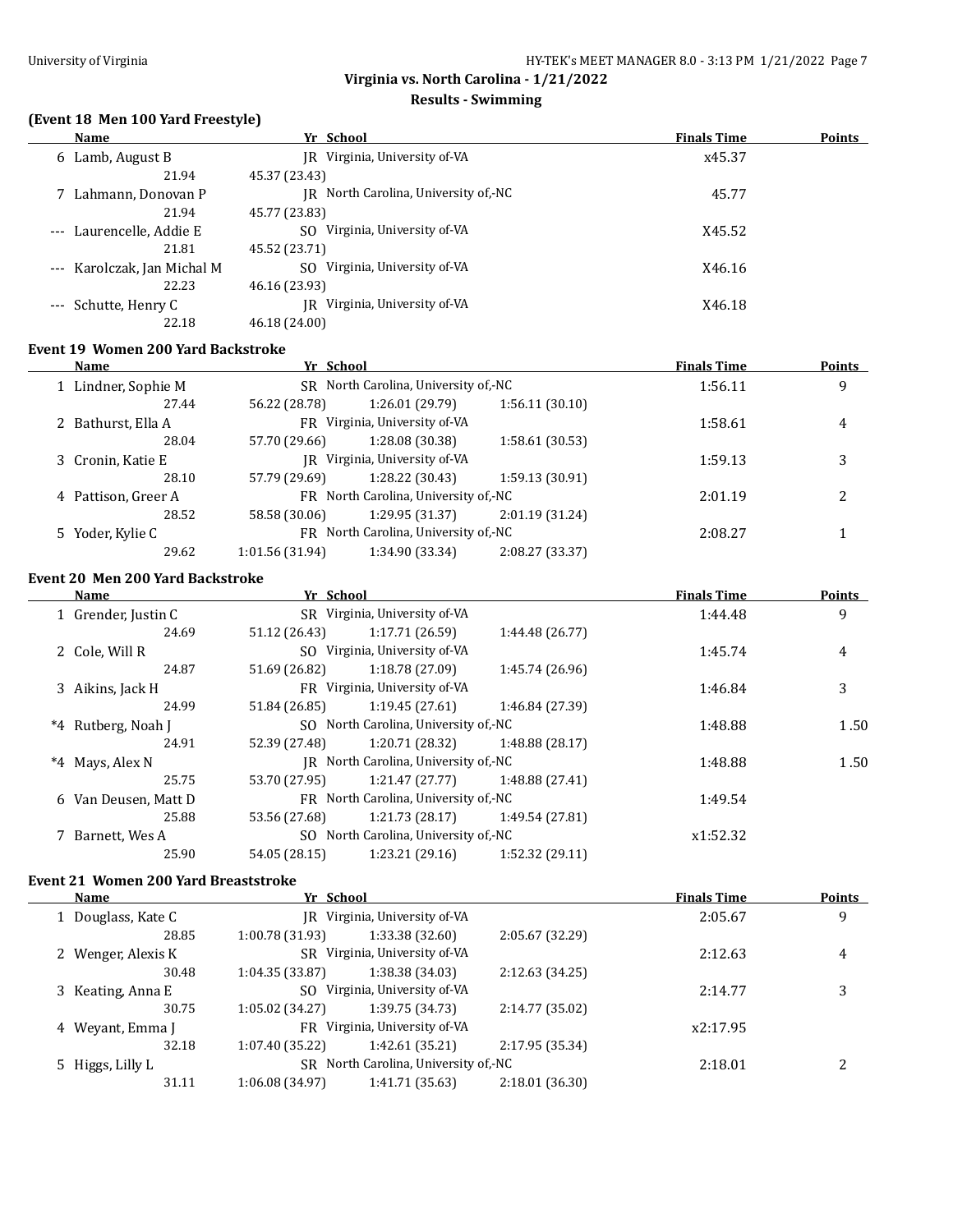## **Results - Swimming**

## **(Event 21 Women 200 Yard Breaststroke)**

|                         |                                      |                 | <b>Finals Time</b> | <b>Points</b>      |
|-------------------------|--------------------------------------|-----------------|--------------------|--------------------|
|                         | FR North Carolina, University of,-NC |                 |                    |                    |
| 1:06.43(35.27)<br>31.16 | 1:42.91 (36.48)                      | 2:19.51(36.60)  |                    |                    |
|                         | SO North Carolina, University of,-NC |                 |                    |                    |
| 32.19<br>1:07.87(35.68) | 1:44.19 (36.32)                      | 2:21.22 (37.03) |                    |                    |
|                         | SO North Carolina, University of,-NC |                 | x2:21.44           |                    |
| 1:07.09(35.75)<br>31.34 | 1:44.35 (37.26)                      | 2:21.44 (37.09) |                    |                    |
|                         |                                      | Yr School       |                    | 2:19.51<br>2:21.22 |

#### **Event 22 Men 200 Yard Breaststroke**

|   | <b>Name</b>         | Yr School       |                                      |                 | <b>Finals Time</b> | <b>Points</b> |
|---|---------------------|-----------------|--------------------------------------|-----------------|--------------------|---------------|
|   | 1 Nichols, Noah P   | SO.             | Virginia, University of-VA           |                 | 1:57.58            | 9             |
|   | 26.63               | 56.33 (29.70)   | 1:26.88 (30.55)                      | 1:57.58 (30.70) |                    |               |
|   | 2 Iida, Scooter S   |                 | FR Virginia, University of-VA        |                 | 2:00.52            | 4             |
|   | 27.17               | 57.37 (30.20)   | 1:28.18(30.81)                       | 2:00.52 (32.34) |                    |               |
|   | 3 Citta, Dylan A    |                 | FR North Carolina, University of,-NC |                 | 2:04.31            | 3             |
|   | 27.95               | 59.14 (31.19)   | 1:31.69(32.55)                       | 2:04.31 (32.62) |                    |               |
|   | 4 Abaliksta, Valdas |                 | 5Y North Carolina, University of,-NC |                 | 2:04.99            | 2             |
|   | 27.90               | 59.53 (31.63)   | 1:32.06 (32.53)                      | 2:04.99 (32.93) |                    |               |
|   | 5 Rauch, Jacob G    |                 | SR North Carolina, University of,-NC |                 | 2:09.49            |               |
|   | 28.42               | 1:01.55(33.13)  | 1:35.38 (33.83)                      | 2:09.49 (34.11) |                    |               |
| 6 | Ewing, Kendall J    |                 | SO North Carolina, University of, NC |                 | x2:14.12           |               |
|   | 29.23               | 1:02.66 (33.43) | 1:37.95 (35.29)                      | 2:14.12(36.17)  |                    |               |
|   |                     |                 |                                      |                 |                    |               |

## **Event 23 Women 500 Yard Freestyle**

| <b>Name</b>          | Yr School       |                                      |                 | <b>Finals Time</b> | <b>Points</b> |
|----------------------|-----------------|--------------------------------------|-----------------|--------------------|---------------|
| 1 Bristow, Carter E  |                 | SR Virginia, University of-VA        |                 | 4:57.55            | 9             |
| 26.70                | 55.45 (28.75)   | 1:24.99 (29.54)                      | 1:54.43 (29.44) |                    |               |
| 2:24.42 (29.99)      | 2:54.45 (30.03) | 3:24.80 (30.35)                      | 3:55.59 (30.79) |                    |               |
| 4:26.92 (31.33)      | 4:57.55 (30.63) |                                      |                 |                    |               |
| 2 Donohoe, Madelyn E |                 | JR Virginia, University of-VA        |                 | 4:57.65            | 4             |
| 26.70                | 55.67 (28.97)   | 1:25.21 (29.54)                      | 1:54.73 (29.52) |                    |               |
| 2:24.67 (29.94)      | 2:54.83 (30.16) | 3:25.00 (30.17)                      | 3:55.58 (30.58) |                    |               |
| 4:26.78 (31.20)      | 4:57.65 (30.87) |                                      |                 |                    |               |
| 3 Smith, Addison E   |                 | JR North Carolina, University of,-NC |                 | 4:58.88            | 3             |
| 27.07                | 56.64 (29.57)   | 1:26.52 (29.88)                      | 1:56.57 (30.05) |                    |               |
| 2:27.03 (30.46)      | 2:57.88 (30.85) | 3:28.27 (30.39)                      | 3:59.13 (30.86) |                    |               |
| 4:29.47 (30.34)      | 4:58.88 (29.41) |                                      |                 |                    |               |
| 4 Rauch, Katie I     |                 | FR North Carolina, University of,-NC |                 | 4:59.87            | 2             |
| 27.90                | 57.62 (29.72)   | 1:27.84 (30.22)                      | 1:58.23 (30.39) |                    |               |
| 2:28.46 (30.23)      | 2:58.75 (30.29) | 3:29.10 (30.35)                      | 3:59.83 (30.73) |                    |               |
| 4:30.32 (30.49)      | 4:59.87 (29.55) |                                      |                 |                    |               |
| 5 Collins, Ella F    |                 | JR Virginia, University of-VA        |                 | 5:00.11            | 1             |
| 27.89                | 57.61 (29.72)   | 1:27.66 (30.05)                      | 1:58.35 (30.69) |                    |               |
| 2:29.09 (30.74)      | 3:00.01 (30.92) | 3:30.53 (30.52)                      | 4:00.78 (30.25) |                    |               |
| 4:30.97 (30.19)      | 5:00.11(29.14)  |                                      |                 |                    |               |
| 6 Menkhaus, Julia E  |                 | SR Virginia, University of-VA        |                 | x5:03.55           |               |
| 27.62                | 57.54 (29.92)   | 1:27.53 (29.99)                      | 1:57.75 (30.22) |                    |               |
| 2:28.12 (30.37)      | 2:58.52 (30.40) | 3:29.47 (30.95)                      | 4:00.58(31.11)  |                    |               |
| 4:32.04 (31.46)      | 5:03.55(31.51)  |                                      |                 |                    |               |
| 7 Duus, Mia S        |                 | FR North Carolina, University of,-NC |                 | 5:18.28            |               |
| 28.15                | 59.55 (31.40)   | 1:31.88 (32.33)                      | 2:04.49 (32.61) |                    |               |
| 2:37.08 (32.59)      | 3:09.70 (32.62) | 3:41.91 (32.21)                      | 4:14.50 (32.59) |                    |               |
| 4:46.93 (32.43)      | 5:18.28 (31.35) |                                      |                 |                    |               |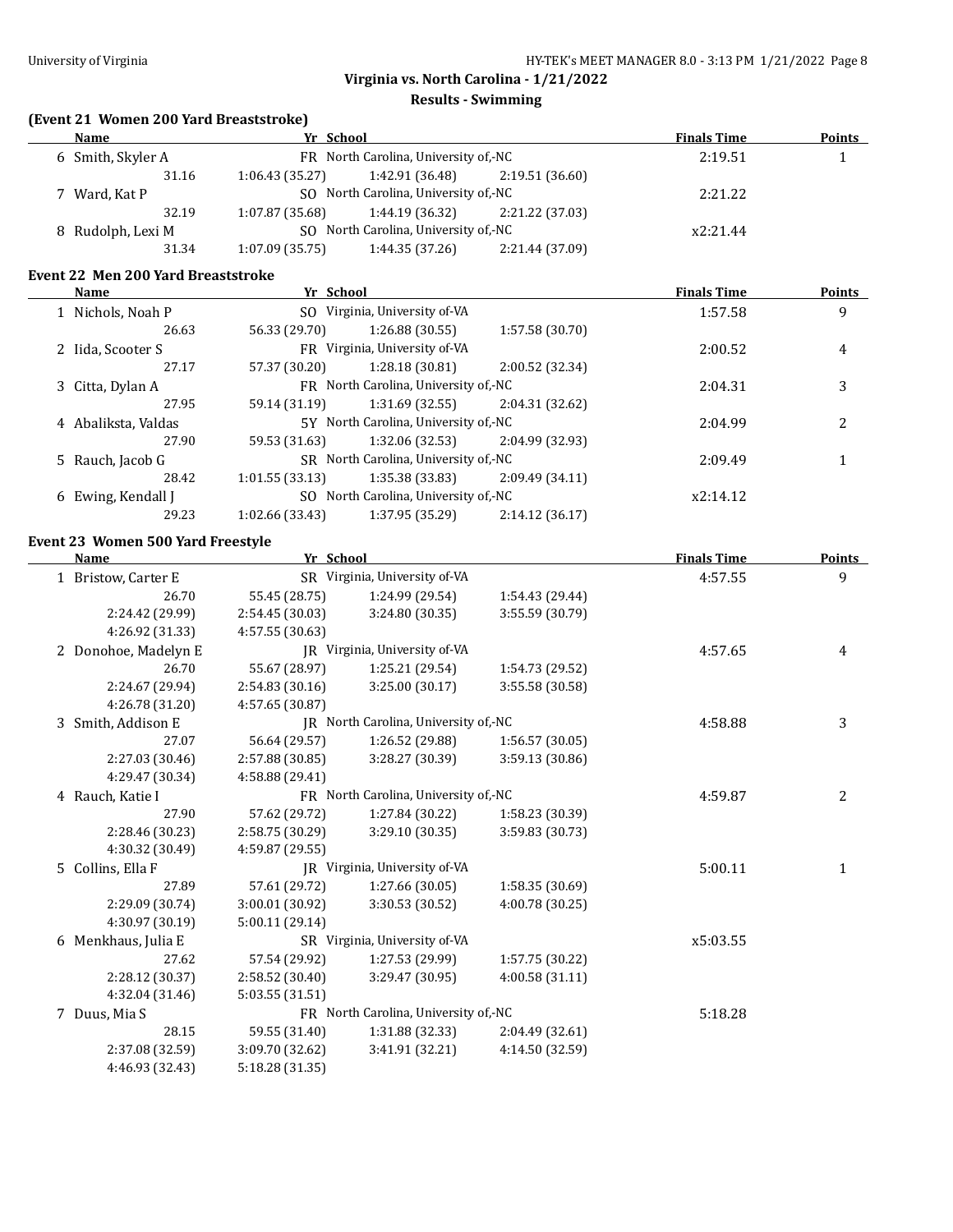#### **Results - Swimming**

# **(Event 23 Women 500 Yard Freestyle)**

| <b>Name</b>                     | Yr School                            |                                      |                 | <b>Finals Time</b> | <b>Points</b> |
|---------------------------------|--------------------------------------|--------------------------------------|-----------------|--------------------|---------------|
| 8 Singletary, Maddie W          |                                      | FR North Carolina, University of,-NC |                 | x5:18.82           |               |
| 28.32                           | 59.04 (30.72)                        | 1:30.60(31.56)                       | 2:02.87 (32.27) |                    |               |
| 2:35.28 (32.41)                 | 3:08.43 (33.15)                      | 3:41.40 (32.97)                      | 4:14.30 (32.90) |                    |               |
| 4:46.94 (32.64)                 | 5:18.82 (31.88)                      |                                      |                 |                    |               |
| Event 24 Men 500 Yard Freestyle |                                      |                                      |                 |                    |               |
| <b>Name</b>                     | Yr School                            |                                      |                 | <b>Finals Time</b> | <b>Points</b> |
| 1 Wright, Jack C                |                                      | JR Virginia, University of-VA        |                 | 4:31.20            | 9             |
| 23.74                           | 50.61 (26.87)                        | 1:18.23(27.62)                       | 1:46.03 (27.80) |                    |               |
| 2:13.89 (27.86)                 | 2:41.44 (27.55)                      | 3:09.20(27.76)                       | 3:36.92 (27.72) |                    |               |
| 4:04.63 (27.71)                 | 4:31.20 (26.57)                      |                                      |                 |                    |               |
| 2 Hering, Tanner A              |                                      | SO Virginia, University of-VA        |                 | 4:33.00            | 4             |
| 25.17                           | 52.27 (27.10)                        | 1:20.05 (27.78)                      | 1:47.96 (27.91) |                    |               |
| 2:15.93 (27.97)                 | 2:44.10 (28.17)                      | 3:12.22(28.12)                       | 3:40.28 (28.06) |                    |               |
| 4:07.33 (27.05)                 | 4:33.00 (25.67)                      |                                      |                 |                    |               |
| 3 Crisci, Aidan R               | FR North Carolina, University of,-NC |                                      |                 | 4:33.88            | 3             |
| 25.09                           | 52.06 (26.97)                        | 1:19.91(27.85)                       | 1:47.89 (27.98) |                    |               |
| 2:16.10 (28.21)                 | 2:44.16 (28.06)                      | 3:11.92(27.76)                       | 3:39.63 (27.71) |                    |               |
| 4:07.39 (27.76)                 | 4:33.88 (26.49)                      |                                      |                 |                    |               |
| 4 Hussey, Patrick A             |                                      | SO North Carolina, University of,-NC |                 | 4:36.61            | 2             |
| 24.37                           | 51.25 (26.88)                        | 1:18.92 (27.67)                      | 1:46.99 (28.07) |                    |               |
| 2:15.33 (28.34)                 | 2:43.50 (28.17)                      | 3:11.23(27.73)                       | 3:39.26 (28.03) |                    |               |
| 4:08.85 (29.59)                 | 4:36.61 (27.76)                      |                                      |                 |                    |               |
| 5 Thompson, Peter A             |                                      | FR Virginia, University of-VA        |                 | 4:40.69            | 1             |
| 25.22                           | 53.11 (27.89)                        | 1:21.12 (28.01)                      | 1:49.41 (28.29) |                    |               |
| 2:18.02 (28.61)                 | 2:46.61 (28.59)                      | 3:15.25(28.64)                       | 3:44.41 (29.16) |                    |               |
| 4:12.83 (28.42)                 | 4:40.69 (27.86)                      |                                      |                 |                    |               |
| 6 Chance, Daniel B              |                                      | SO North Carolina, University of,-NC |                 | 4:41.85            |               |
| 24.81                           | 52.15 (27.34)                        | 1:20.15(28.00)                       | 1:48.88 (28.73) |                    |               |
| 2:17.57 (28.69)                 | 2:46.79 (29.22)                      | 3:15.89(29.10)                       | 3:45.26 (29.37) |                    |               |
| 4:14.28 (29.02)                 | 4:41.85 (27.57)                      |                                      |                 |                    |               |
| 7 Milovanovic, Mateja           |                                      | North Carolina, University of,-NC    |                 | x4:47.17           |               |
| 25.63                           | 53.84 (28.21)                        | 1:22.48 (28.64)                      | 1:51.23(28.75)  |                    |               |
| 2:20.34 (29.11)                 | 2:49.75 (29.41)                      | 3:19.43 (29.68)                      | 3:49.40 (29.97) |                    |               |

#### **Event 25 Women 100 Yard Butterfly**

4:18.99 (29.59) 4:47.17 (28.18)

| <b>Name</b>             | Yr School                            | <b>Finals Time</b> | <b>Points</b> |
|-------------------------|--------------------------------------|--------------------|---------------|
| 1 Walsh, Gretchen C     | FR Virginia, University of-VA        | 52.43              | 9             |
| 24.01                   | 52.43 (28.42)                        |                    |               |
| 2 Harter, Abby E        | SO Virginia, University of-VA        | 54.23              | 4             |
| 25.30                   | 54.23 (28.93)                        |                    |               |
| 3 Vannote, Ellie A      | IR North Carolina, University of,-NC | 54.45              | 3             |
| 25.84                   | 54.45 (28.61)                        |                    |               |
| 4 Cuomo, Lexi M         | IR Virginia, University of-VA        | 55.02              | 2             |
| 25.21                   | 55.02 (29.81)                        |                    |               |
| 5 Nava, Jessica L       | SR Virginia, University of VA        | x55.38             |               |
| 26.20                   | 55.38 (29.18)                        |                    |               |
| 6 Sowards, Elizabeth J  | FR North Carolina, University of,-NC | 55.74              |               |
| 25.88                   | 55.74 (29.86)                        |                    |               |
| 7 Cooper, Caroline M    | IR North Carolina, University of,-NC | 57.34              |               |
| 27.25                   | 57.34 (30.09)                        |                    |               |
| Gschwind, Olivia C<br>8 | FR North Carolina, University of,-NC | x58.51             |               |
| 27.37                   | 58.51 (31.14)                        |                    |               |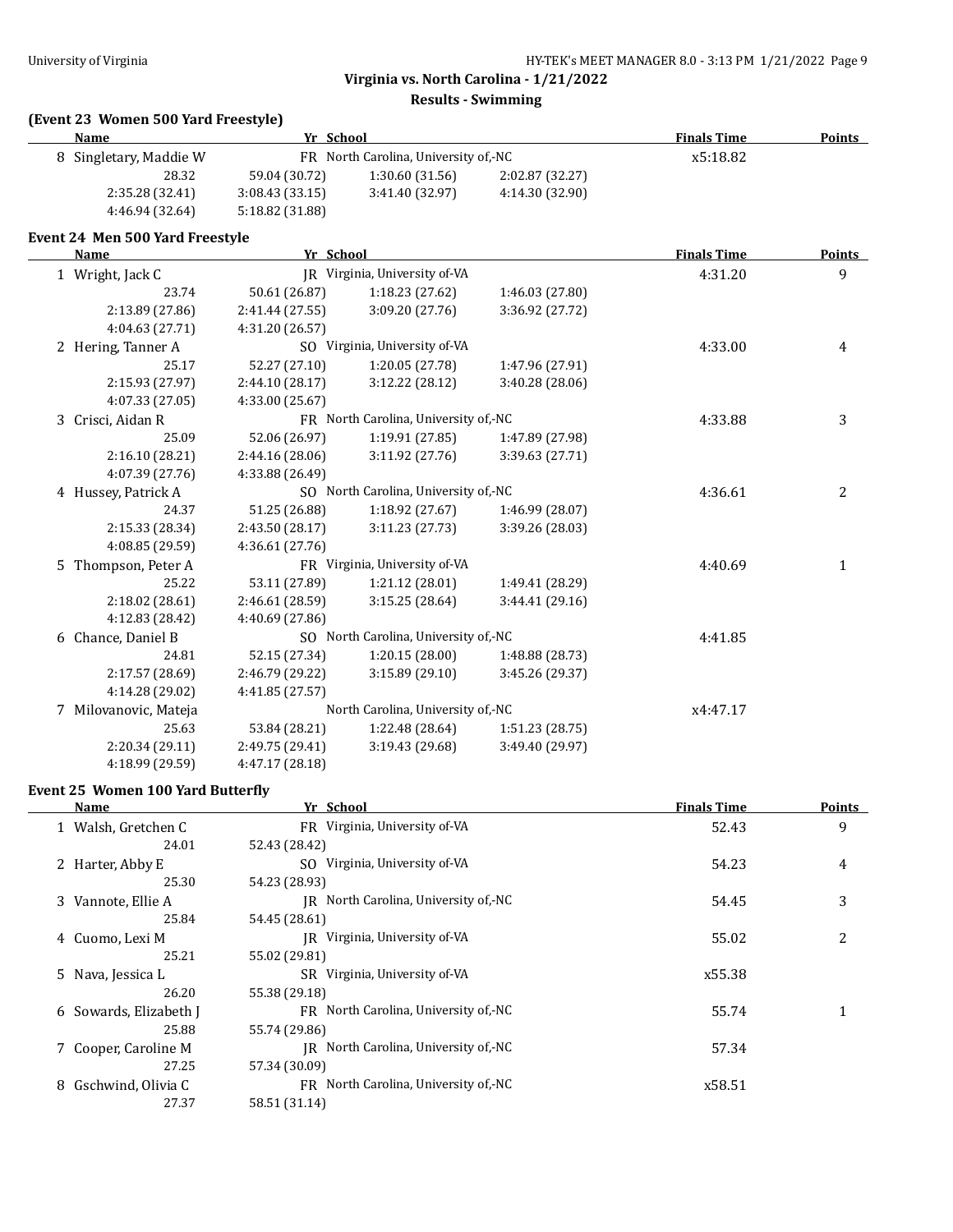## **Results - Swimming**

## **(Event 25 Women 100 Yard Butterfly)**

| <b>Name</b>          | Yr School                     | <b>Finals Time</b> | <b>Points</b> |
|----------------------|-------------------------------|--------------------|---------------|
| --- Kulp, Caroline G | JR Virginia, University of-VA | X56.14             |               |
| 26.51                | 56.14 (29.63)                 |                    |               |
| --- Vanyo, Athena A  | FR Virginia, University of VA | X56.23             |               |
| 26.73                | 56.23 (29.50)                 |                    |               |

## **Event 26 Men 100 Yard Butterfly**

|         | Name                         | Yr School                            | <b>Finals Time</b> | <b>Points</b> |
|---------|------------------------------|--------------------------------------|--------------------|---------------|
|         | 1 Edwards, Max E             | IR Virginia, University of-VA        | 48.21              | 9             |
|         | 22.82                        | 48.21 (25.39)                        |                    |               |
|         | 2 Poelke, Boyd R             | SO North Carolina, University of,-NC | 48.47              | 4             |
|         | 22.73                        | 48.47 (25.74)                        |                    |               |
|         | 3 Fong, Josh L               | JR Virginia, University of-VA        | 48.62              | 3             |
|         | 22.83                        | 48.62 (25.79)                        |                    |               |
|         | 4 Burhans, Tucker F          | SR North Carolina, University of, NC | 48.92              | 2             |
|         | 23.21                        | 48.92 (25.71)                        |                    |               |
|         | 5 Klinksiek, Konnar P        | IR Virginia, University of-VA        | 49.25              | 1             |
|         | 22.56                        | 49.25 (26.69)                        |                    |               |
|         | 6 Villalon Centenera, Santos | IR North Carolina, University of,-NC | 50.19              |               |
|         | 23.46                        | 50.19 (26.73)                        |                    |               |
|         | 7 Sicignano, Tyler J         | FR Virginia, University of-VA        | x50.33             |               |
|         | 23.51                        | 50.33 (26.82)                        |                    |               |
|         | 8 Silver, Ryan J             | FR North Carolina, University of, NC | x51.55             |               |
|         | 23.83                        | 51.55 (27.72)                        |                    |               |
| $---$   | Rutberg, Noah J              | SO North Carolina, University of, NC | X50.30             |               |
|         | 23.74                        | 50.30 (26.56)                        |                    |               |
| $- - -$ | Poulsen, Sebastian T         | FR North Carolina, University of, NC | X51.94             |               |
|         | 24.25                        | 51.94 (27.69)                        |                    |               |

#### **Event 29 Women 400 Yard IM**

|                     | <b>Name</b>          | Yr School       |                                      |                 | <b>Finals Time</b> | <b>Points</b> |
|---------------------|----------------------|-----------------|--------------------------------------|-----------------|--------------------|---------------|
|                     | 1 Duus, Mia S        |                 | FR North Carolina, University of,-NC |                 | 4:20.47            | 9             |
|                     | 27.44                | 58.35 (30.91)   | 1:34.19(35.84)                       | 2:09.48 (35.29) |                    |               |
|                     | 2:44.25 (34.77)      | 3:20.50(36.25)  | 3:51.24 (30.74)                      | 4:20.47 (29.23) |                    |               |
|                     | 2 Ward, Kat P        |                 | SO North Carolina, University of,-NC |                 | 4:25.72            | 4             |
|                     | 28.15                | 59.57 (31.42)   | 1:34.17 (34.60)                      | 2:09.08 (34.91) |                    |               |
|                     | 2:45.31 (36.23)      | 3:22.48 (37.17) | 3:54.63(32.15)                       | 4:25.72 (31.09) |                    |               |
|                     | 3 Cooper, Caroline M |                 | JR North Carolina, University of,-NC |                 | 4:31.73            | 3             |
|                     | 28.21                | 59.55 (31.34)   | 1:34.17(34.62)                       | 2:08.16 (33.99) |                    |               |
|                     | 2:48.52 (40.36)      | 3:28.68(40.16)  | 4:00.59 (31.91)                      | 4:31.73 (31.14) |                    |               |
|                     | 4 Smith, Addison E   |                 | JR North Carolina, University of,-NC |                 | x4:32.05           |               |
|                     | 27.74                | 59.81 (32.07)   | 1:36.28(36.47)                       | 2:12.09 (35.81) |                    |               |
|                     | 2:51.02 (38.93)      | 3:31.30(40.28)  | 4:02.39 (31.09)                      | 4:32.05 (29.66) |                    |               |
| $\qquad \qquad - -$ | Nelson, Ella E       |                 | JR Virginia, University of-VA        |                 | X4:03.95           |               |
|                     | 26.33                | 55.76 (29.43)   | 1:28.12(32.36)                       | 1:59.28(31.16)  |                    |               |
|                     | 2:33.14 (33.86)      | 3:06.96 (33.82) | 3:35.84 (28.88)                      | 4:03.95 (28.11) |                    |               |
| $---$               | Bathurst, Ella A     |                 | FR Virginia, University of-VA        |                 | X4:13.84           |               |
|                     | 27.83                | 58.79 (30.96)   | 1:31.11 (32.32)                      | 2:03.12 (32.01) |                    |               |
|                     | 2:38.48 (35.36)      | 3:15.04(36.56)  | 3:44.67 (29.63)                      | 4:13.84 (29.17) |                    |               |
| $---$               | Wilson, Sophia E     |                 | SO Virginia, University of VA        |                 | X4:18.91           |               |
|                     | 26.92                | 57.94 (31.02)   | 1:30.27(32.33)                       | 2:01.71 (31.44) |                    |               |
|                     | 2:39.28 (37.57)      | 3:17.97(38.69)  | 3:48.59 (30.62)                      | 4:18.91 (30.32) |                    |               |
|                     | Singletary, Maddie W |                 | FR North Carolina, University of,-NC |                 | X4:44.58           |               |
|                     | 29.71                | 1:04.01(34.30)  | 1:40.59 (36.58)                      | 2:16.71 (36.12) |                    |               |
|                     | 2:58.91 (42.20)      | 3:41.29 (42.38) | 4:13.43 (32.14)                      | 4:44.58 (31.15) |                    |               |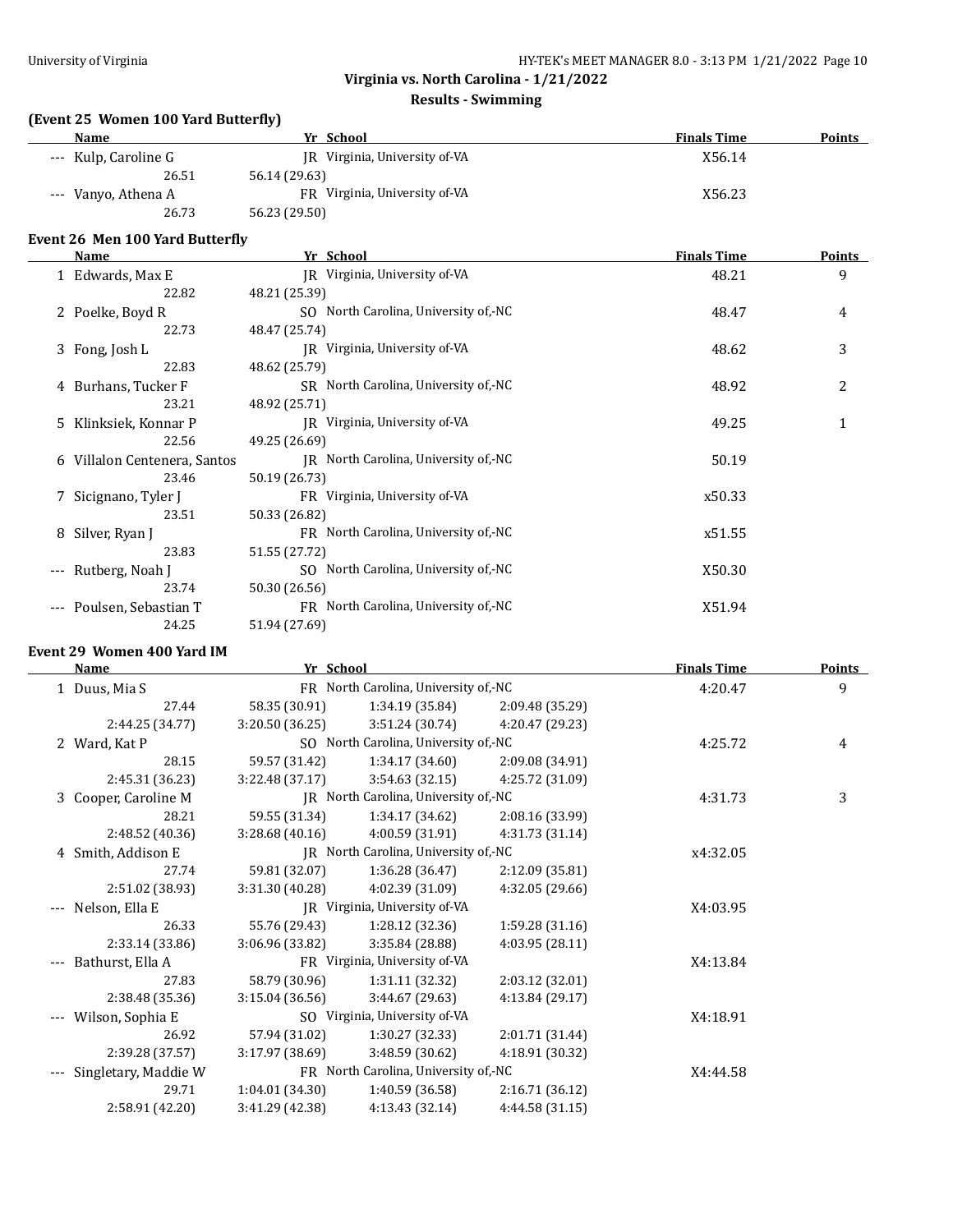## **Virginia vs. North Carolina - 1/21/2022 Results - Swimming**

#### **Event 30 Men 400 Yard IM**

|       | <b>Name</b>         | Yr School       |                                      |                 | <b>Finals Time</b> | <b>Points</b> |
|-------|---------------------|-----------------|--------------------------------------|-----------------|--------------------|---------------|
|       | 1 Hussey, Patrick A |                 | SO North Carolina, University of,-NC |                 | 3:53.78            | 9             |
|       | 24.45               | 52.75 (28.30)   | 1:23.75 (31.00)                      | 1:53.85(30.10)  |                    |               |
|       | 2:27.46 (33.61)     | 3:01.13(33.67)  | 3:28.68(27.55)                       | 3:53.78(25.10)  |                    |               |
|       | 2 Crisci, Aidan R   |                 | FR North Carolina, University of,-NC |                 | 3:54.64            | 4             |
|       | 24.74               | 52.63 (27.89)   | 1:22.05 (29.42)                      | 1:51.61 (29.56) |                    |               |
|       | 2:25.78 (34.17)     | 3:00.56 (34.78) | 3:28.19(27.63)                       | 3:54.64(26.45)  |                    |               |
|       | 3 Mays, Alex N      |                 | JR North Carolina, University of,-NC |                 | 3:57.45            | 3             |
|       | 24.71               | 53.10 (28.39)   | 1:23.37(30.27)                       | 1:52.60 (29.23) |                    |               |
|       | 2:26.65 (34.05)     | 3:01.06(34.41)  | 3:30.02 (28.96)                      | 3:57.45 (27.43) |                    |               |
|       | 4 Barnett, Wes A    |                 | SO North Carolina, University of,-NC |                 | x4:04.25           |               |
|       | 25.14               | 54.14 (29.00)   | 1:24.67 (30.53)                      | 1:54.22 (29.55) |                    |               |
|       | 2:29.34 (35.12)     | 3:05.77 (36.43) | 3:35.16 (29.39)                      | 4:04.25 (29.09) |                    |               |
| $---$ | Storch, Casey J     |                 | SR Virginia, University of-VA        |                 | X3:46.60           |               |
|       | 23.47               | 51.11 (27.64)   | 1:20.32(29.21)                       | 1:48.78 (28.46) |                    |               |
|       | 2:20.06 (31.28)     | 2:52.07 (32.01) | 3:19.61 (27.54)                      | 3:46.60 (26.99) |                    |               |
|       | Conway, Sean Y      |                 | JR Virginia, University of-VA        |                 | X3:52.12           |               |
|       | 24.34               | 52.32 (27.98)   | 1:21.16 (28.84)                      | 1:49.93 (28.77) |                    |               |
|       | 2:23.79 (33.86)     | 2:57.86 (34.07) | 3:25.23 (27.37)                      | 3:52.12 (26.89) |                    |               |
|       | Bitz, Colin A       |                 | FR Virginia, University of-VA        |                 | X3:53.34           |               |
|       | 24.87               | 53.11 (28.24)   | 1:23.04 (29.93)                      | 1:52.44 (29.40) |                    |               |
|       | 2:26.64 (34.20)     | 3:00.92 (34.28) | 3:27.59 (26.67)                      | 3:53.34(25.75)  |                    |               |
|       | Styczen, Matthew    |                 | FR Virginia, University of-VA        |                 | X3:55.10           |               |
|       | 25.67               | 54.50 (28.83)   | 1:23.78 (29.28)                      | 1:52.60 (28.82) |                    |               |
|       | 2:26.27 (33.67)     | 3:00.43 (34.16) | 3:28.31 (27.88)                      | 3:55.10 (26.79) |                    |               |

#### **Event 31 Women 200 Yard Freestyle Relay**

 $\overline{a}$ 

 $\overline{\phantom{0}}$ 

| Team                                | Relav                 |                          |                         | <b>Finals Time</b>         | <b>Points</b> |
|-------------------------------------|-----------------------|--------------------------|-------------------------|----------------------------|---------------|
| 1 North Carolina, University of,-NC | A                     |                          |                         | 1:30.69                    | 11            |
| 1) Countie, Grace K SR              | 2) Lowe, Heidi D SR   |                          | 3) Lindner, Sophie M SR | 4) Nel, Olivia FR          |               |
| 22.57                               | 45.55 (22.98)         | 1:08.32(22.77)           | 1:30.69 (22.37)         |                            |               |
| 2 North Carolina, University of,-NC | B                     |                          |                         | 1:33.87                    | 4             |
| 1) Pattison, Greer A FR             |                       | 2) Isley, Courtney A SO  | 3) Dragelin, Amy G JR   | 4) Sowards, Elizabeth J FR |               |
| 23.62                               | 47.30 (23.68)         | 1:10.74(23.44)           | 1:33.87(23.13)          |                            |               |
| 3 North Carolina, University of,-NC | С                     |                          |                         | x1:34.81                   |               |
| 1) Romney, Brieanna J SO            | 2) Higgs, Lilly L SR  |                          | 3) Rudolph, Lexi M SO   | 4) Vannote, Ellie A JR     |               |
| 23.75                               | 47.52 (23.77)         | 1:11.54 (24.02)          | 1:34.81 (23.27)         |                            |               |
| 4 North Carolina, University of,-NC | D                     |                          |                         | x1:36.65                   |               |
| 1) Gschwind, Olivia C FR            | 2) Nel, Georgia FR    |                          | 3) Rauch, Katie I FR    | 4) Yoder, Kylie C FR       |               |
| 24.17                               | 48.06 (23.89)         | 1:11.93(23.87)           | 1:36.65(24.72)          |                            |               |
| Virginia, University of-VA          | B                     |                          |                         | X1:33.82                   |               |
| 1) Cronin, Katie E JR               |                       | 2) Tiltmann, Reilly A FR | 3) Morris, Kate L FR    | 4) Kapeller, Abby M FR     |               |
| 24.21                               | 47.15 (22.94)         | 1:10.56(23.41)           | 1:33.82 (23.26)         |                            |               |
| Virginia, University of-VA          | C                     |                          |                         | X1:36.12                   |               |
| 1) Wenger, Alexis K SR              | 2) Nava, Jessica L SR |                          | 3) Menkhaus, Julia E SR | 4) Bristow, Carter E SR    |               |
| 23.49                               | 46.96 (23.47)         | 1:11.58 (24.62)          | 1:36.12(24.54)          |                            |               |
|                                     |                       |                          |                         |                            |               |

# **Event 32 Men 200 Yard Freestyle Relay**

| Team                                  | Relav         |                                  |                          | <b>Finals Time</b>    | Points |
|---------------------------------------|---------------|----------------------------------|--------------------------|-----------------------|--------|
| 1 North Carolina, University of,-NC   |               |                                  |                          | 1:21.29               |        |
| 1) Sungalia, Tomas SR                 |               | 2) Burhans, Tucker F SR          | 3) Lahmann, Donovan P JR | 4) Poelke, Boyd R SO  |        |
| 20.45                                 | 40.30 (19.85) | 1:00.56(20.26)                   | 1:21.29 (20.73)          |                       |        |
| 2 North Carolina, University of .- NC |               |                                  |                          | 1:23.73               |        |
| 1) Radkov, Nick S FR                  |               | 2) Villalon Centenera, Santos JR | 3) Rutberg, Noah J SO    | 4) Davis, Walker A FR |        |
| 21.04                                 | 41.80 (20.76) | 1:02.67(20.87)                   | 1:23.73 (21.06)          |                       |        |